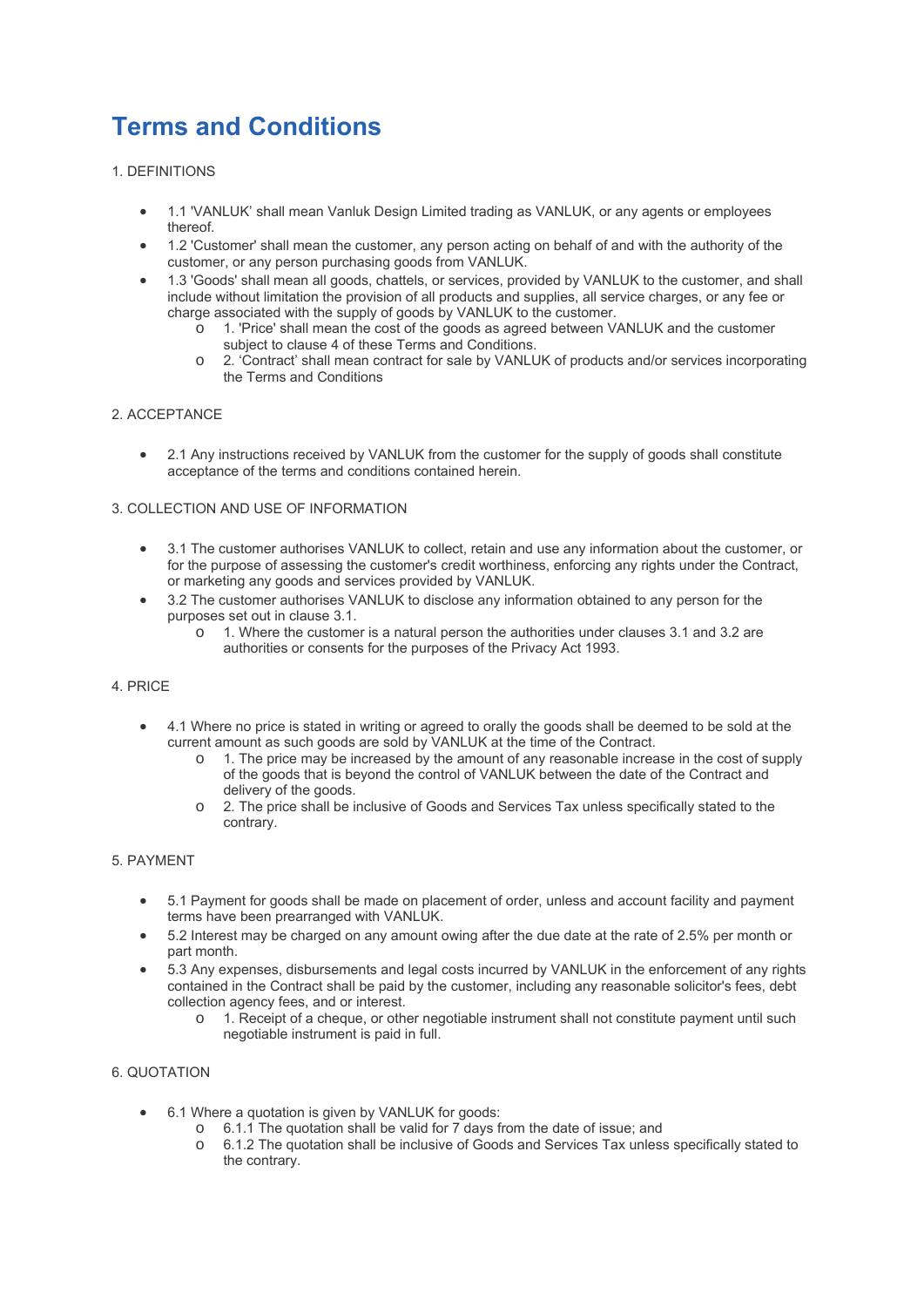- 1. Where goods are required in addition to the quotation the customer agrees to pay for the additional cost of such goods.
- 7. RISK
	- 7.1 The goods remain at VANLUK's risk until the delivery to the customer, but when title passes to the customer pursuant to clause 9.1 of the Terms and Conditions the goods are at the customer's risk whether delivery has been made or not.
	- 7.2 Delivery of goods shall be deemed complete when VANLUK gives possession of the goods for delivery to the customer, or possession of the goods is given to a common carrier, or other bailee for the purposes of transmission to the customer.
	- 7.3 The time agreed for delivery shall not be an essential term of the Contract unless the customer gives written notice to VANLUK making time of the essence.
	- 7.4 Where VANLUK delivers goods to the customer by instalments and VANLUK fails to deliver one or more instalments the customer shall not have the right to repudiate the Contract but shall have the right to claim compensation as a severable breach.

# 8. AGENCY

- 8.1 The customer authorises VANLUK to contract either as principal or agent for the provision of goods that are the matter of the Contract.
- 8.2 Where VANLUK enters into a contract of the type referred to in clause 8.1 it shall be read with and form part of this agreement and the customer agrees to pay any amounts due under that contract.

#### 9. TITLE

- 9.1 If the goods are ascertained and in a deliverable state, title in the goods passes to the customer when the customer has made payment for all goods supplied by VANLUK.
- 9.2 Where the customer has not paid for any goods in its possession property in such goods shall remain with VANLUK and:
	- o 9.2.1 The goods shall be held by the customer as bailee; and  $\sim$  9.2.2 If the goods are attached fixed, or incorporated into any
	- 9.2.2 If the goods are attached, fixed, or incorporated into any property of the customer, by way of any manufacturing or assembly process by the customer or any third party, title in the goods shall remain with VANLUK until the customer has made payment for all goods, and where those goods are mixed with other property so as to be part of or a constituent of any new goods, title to these new goods shall deemed to be assigned to VANLUK as security for the full satisfaction by the customer of the full amount owing between VANLUK and customer.
		- 1. The customer gives irrevocable authority to VANLUK to enter any premises occupied by the customer, at any reasonable time, to remove any goods not paid for in full by the customer. VANLUK shall not be liable for costs, damages or expenses or any other losses incurred by the customer or any third party as a result of this action, nor liable in contract or in tort or otherwise in any way whatsoever.

## 10. RETURN OF GOODS

- 10.1 The customer shall be deemed to have accepted the goods unless the customer notifies VANLUK otherwise within 7 days of delivery of the goods to the customer.
- 10.2 If the goods are not accepted according to clause 10.1 of the Contract the customer shall pay for the delivery of the returned goods to VANLUK whereby the customer shall be entitled to a credit for the purchase price of any such goods. Any goods must be returned within 7 days of notification pursuant to clause 1 0. 1 hereof.
	- o 1. If goods are ordered in error by the customer and returned pursuant to Clauses 10.1 and 10.2 hereof VANLUK at its discretion may charge the customer a restocking fee to recover costs in processing and re-testing goods returned. A minimum of \$20.00 may be applicable.
	- o 2. In the case of damaged goods in transit from VANLUK the customer must notify VANLUK within 24 hours of delivery of the goods to the customer.
	- o 3. A ' Return Authorisation form', must accompany all returned goods returned received faulty or unused.

## 11. LIABILITY

• 11.1 Except as otherwise provided by statute VANLUK shall not be liable for: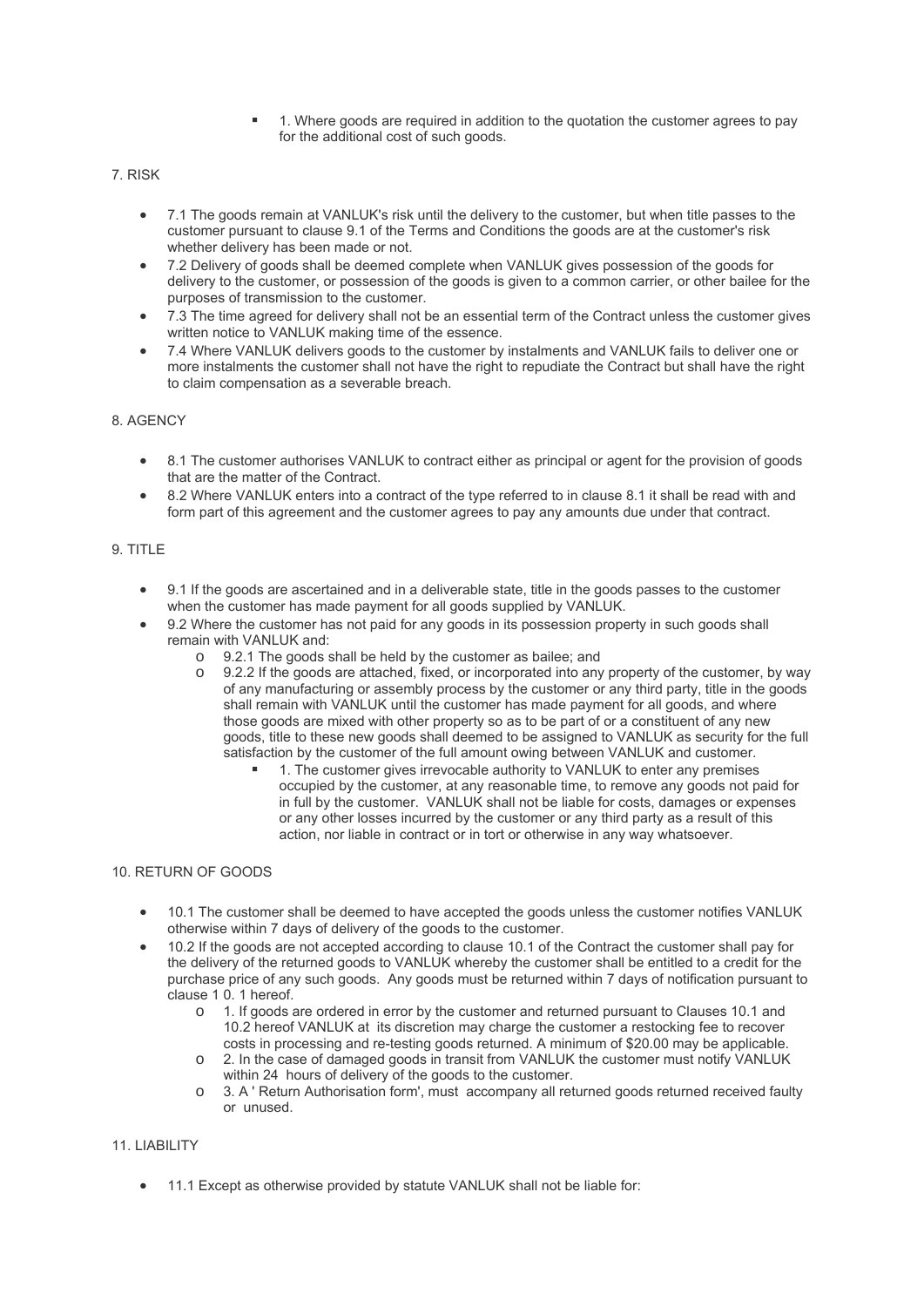- o 11.1.1 Any loss or damage of any kind whatsoever whether suffered or incurred by the customer or another person whether such loss or damage arises directly or indirectly from goods or services or advice provided by VANLUK to the customer and without limiting the generality of the foregoing of this clause VANLUK shall not be liable for any consequential loss or damage of any kind including without limitation any financial loss; and
- 11.1.2 Except as provided in these Terms and Conditions VANLUK shall not be liable in contract, or in tort or otherwise for any loss, damage, or injury beyond the value of the goods provided by VANLUK to the customer; and
	- 1. The customer shall indemnify VANLUK against all claims of any kind whatsoever however caused or arising and without limiting the generality of the foregoing of this clause whether caused or arising as a result of the negligence of VANLUK or otherwise, brought by any person in connection with any matter, act, omission, or error by VANLUK its agents or employees in connection with the goods.

## 12. CONSUMER GUARANTEES ACT

 12.1 The guarantees contained in the Consumer Guarantees Act 1993 are excluded where the customer acquires goods or services from VANLUK for the purposes of a business in terms of section 2 and 43 of that Act.

#### 13. GENERAL LIEN

- 13.1 The customer agrees that VANLUK may exercise a general lien against any goods or any property belonging to the customer that is in the possession of VANLUK for all sums outstanding under the Contract and any other contract to which the customer and company are parties.
- 13.2 If the lien is not satisfied within 7 days of the due date VANLUK may having given notice of the lien at its option either:
	- $\circ$  13.2.1 Remove such goods or property and store them in such a place and in such a manner as VANLUK shall think fit and proper and at the risk and expense of the customer; or
	- o 13.2.2 Sell such goods or property or part thereof upon such terms as it shall think fit and apply the proceeds in or towards discharge of the lien and costs of sale without being liable to any person for damage caused.

#### 14. WARRANTY

- 14.1 No representation, condition, warranty or promise expressed or implied by law or otherwise applies to goods except where goods are supplied pursuant to the Consumer Guarantees Act 1993 or except where provided to the customer in writing at the time of sale.
	- 1. VANLUK does not provide any warranty that the goods are fit and suitable for the purpose for which they are required by the customer and shall not be liable if they are not.

#### 15. CANCELLATION

- 15.1 VANLUK shall, without any liability, and without any prejudice to any other right it has in law or equity, have the right by notice to suspend or cancel in whole or in part any contract for the supply of goods to the customer if the customer fails to pay any money owing after the due date or the customer commits an act of bankruptcy as defined in section 19 of the Insolvency Act 1967.
- 15.2 Any cancellation or suspension under clause 15.1 of this agreement shall not affect VANLUK' claim for money due at the time of cancellation or suspension or for damages for any breach of any terms of the Contract or the customer's obligations to VANLUK under the Contract.

#### 16. MISCELLANEOUS

- 16.1 The customer shall not assign all or any of its rights or obligations under the Contract without the written consent of VANLUK.
- 16.2 VANLUK shall not be liable for delay or failure to perform its obligations if the cause of the delay or failure is beyond its control.
- 16.3 Failure by VANLUK to enforce any of the terms and conditions contained in the Contract shall not be deemed to be a waiver of any of the rights or obligations VANLUK has under the Contract.
- 16.4 The law of New Zealand shall apply to this contact except to the extent expressly negative or varied by the Contract.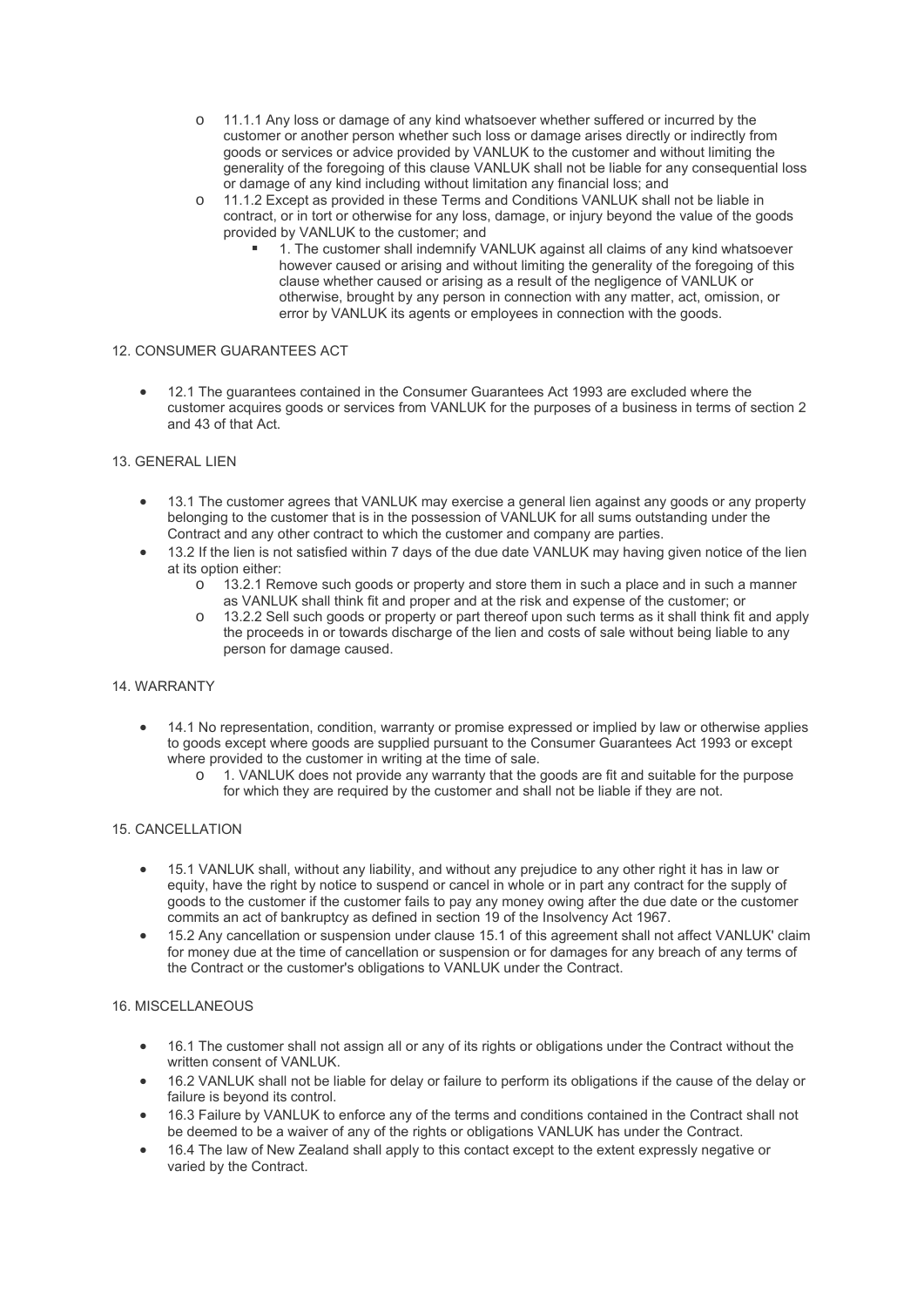- 16.5 Where the Terms and Conditions are at variance with the order or instruction from the customer, the Terms and Conditions shall prevail.
- 16.6 If the customer is a company or trust, the director(s) or trustee(s) jointly and severally guarantee to VANLUK the payment of the balance of the customer's credit facility from time to time, and the payment of any and all other monies now or hereafter owed by the customer to VANLUK. Any personal guarantee made by any party shall not exclude the customer in any way whatsoever from the liabilities and obligations contained in the Contract. The guarantors and customer shall be jointly and severally liable under the terms and conditions of the Contract.
	- o 1. If any provision of the Contract shall be invalid, void or illegal or unenforceable the validity existence, legality and enforce-ability of the remaining provisions shall not be affected, prejudiced or impaired.

#### 17. POLICIES AND ADDENDUM

These Terms and Conditions are to be read in conjunction with VANLUK Conditions of Use, Privacy Policy, Returns and Shipping information as on www.VANLUK.co.nz at the date of transaction, as well as any documentation provided by VANLUK such as, but not limited to, email correspondence and invoices